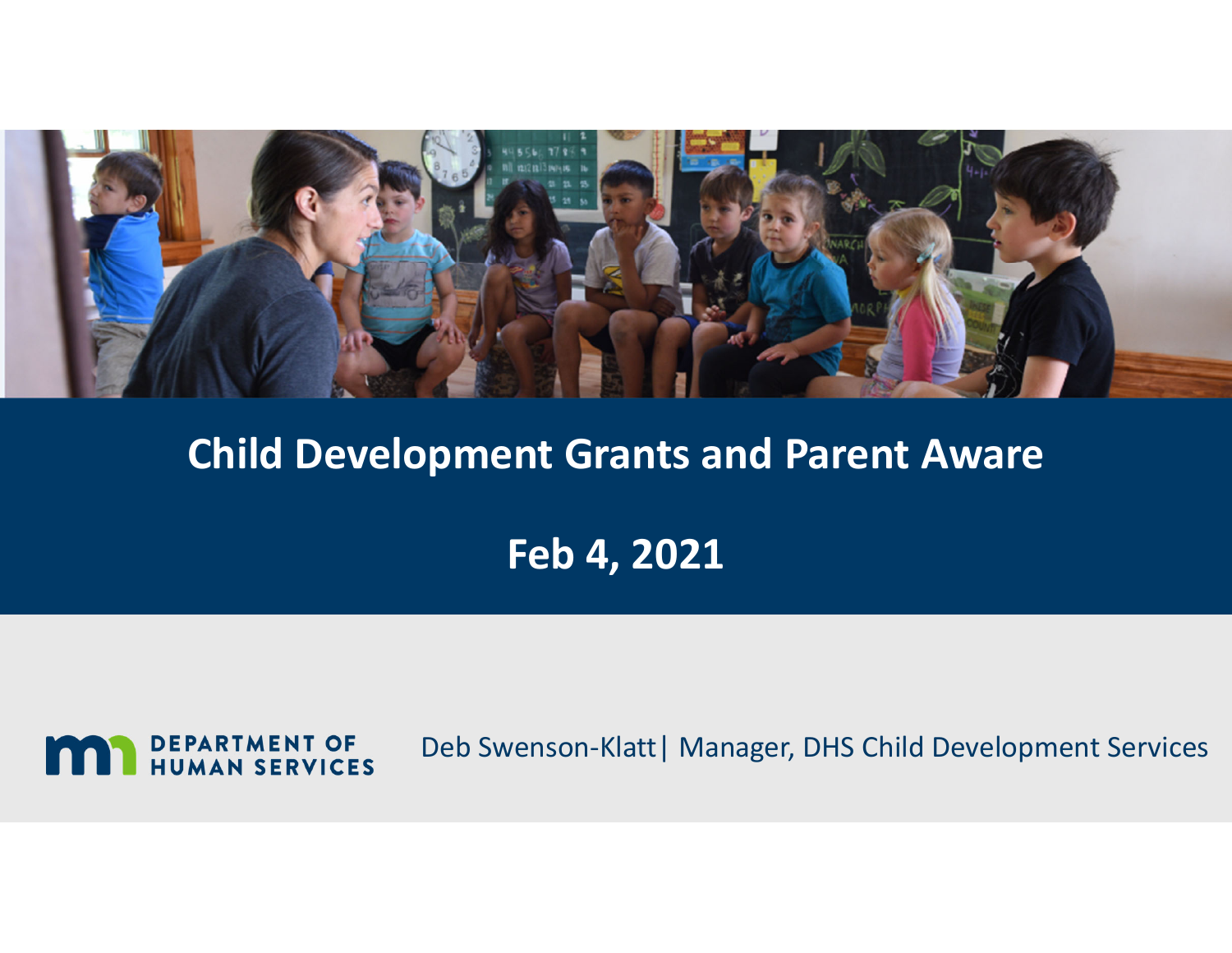## Today's goals:

Provide an overview of the following programs:

- Child Care Facility Grants
- Child Care Resource and Referral Grants
- Child Care Service Development Grants
- Migrant Child Care Grants
- Parent Aware Quality Rating & Improvement System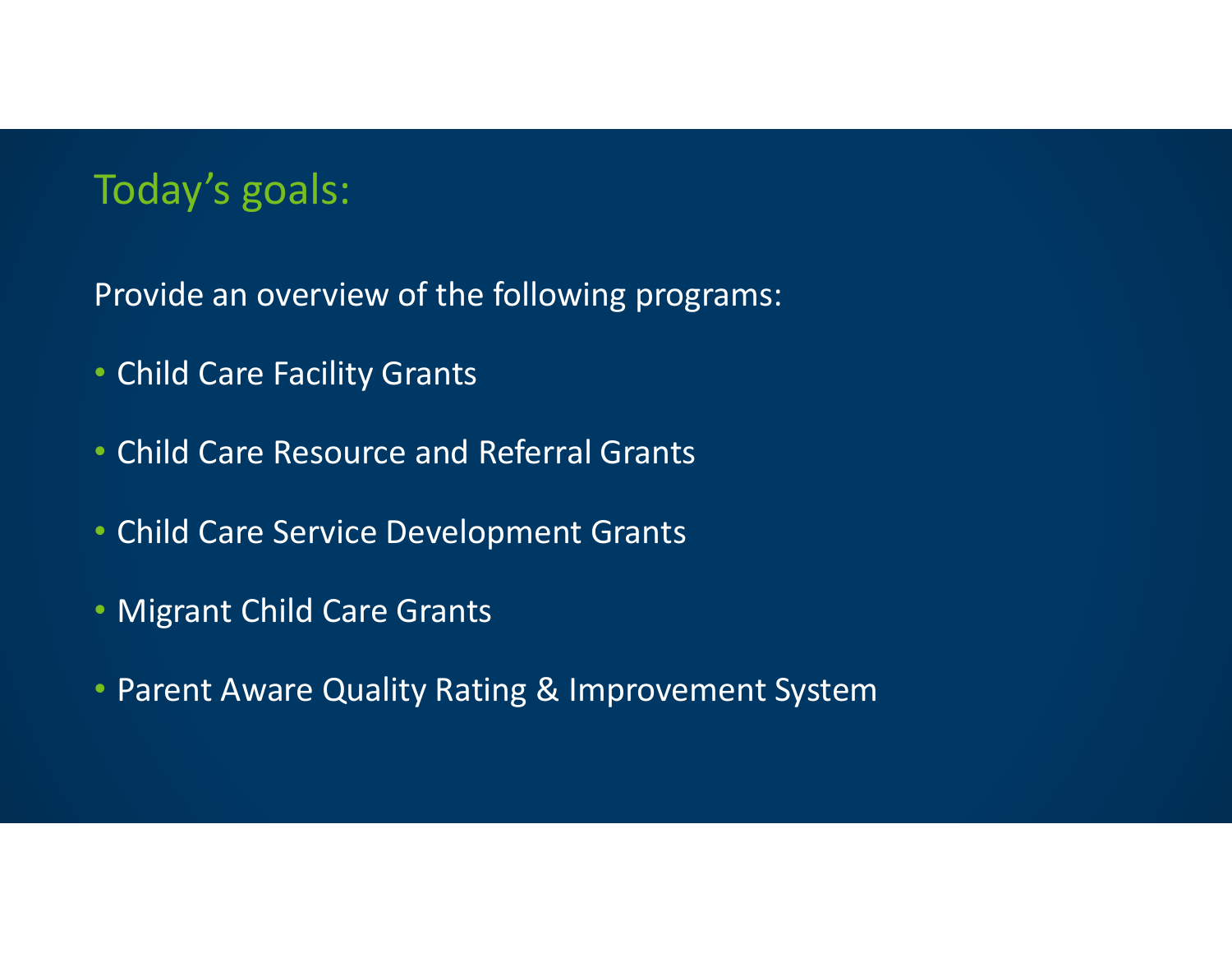# Child Care Facility Grants (119B.25)

| Purpose: to expand and improve child care quality and availability and encourage private investment in child care and<br>early education |                                                                                                                                                                                                                                                                                      |   |
|------------------------------------------------------------------------------------------------------------------------------------------|--------------------------------------------------------------------------------------------------------------------------------------------------------------------------------------------------------------------------------------------------------------------------------------|---|
| <b>Grantee and</b><br>services offered:                                                                                                  | <b>Grantee: First Children's Finance</b><br>Services:<br>Community engagement to find right-sized solutions to local child care supply needs<br>Loans to child care programs<br>Business training and technical assistance                                                           |   |
| Who is served:                                                                                                                           | Communities, licensed child care centers and family child care programs                                                                                                                                                                                                              |   |
| Funding (SFY20):                                                                                                                         | \$738,579 (State General Fund -- \$163,000; Federal Child Care Development Block Grant --<br>\$575,579                                                                                                                                                                               |   |
| <b>Outcomes (SFY20):</b>                                                                                                                 | 10 communities resulting in 524 new high quality, affordable child care slots<br>45 child care programs received technical assistance<br>$\bullet$<br>322 early educators participated in business training<br>5 child care programs received loans, totaling \$294,000<br>$\bullet$ |   |
| 2/2/2021                                                                                                                                 | Optional Tagline Goes Here  <br>mn.gov/dhs                                                                                                                                                                                                                                           | 3 |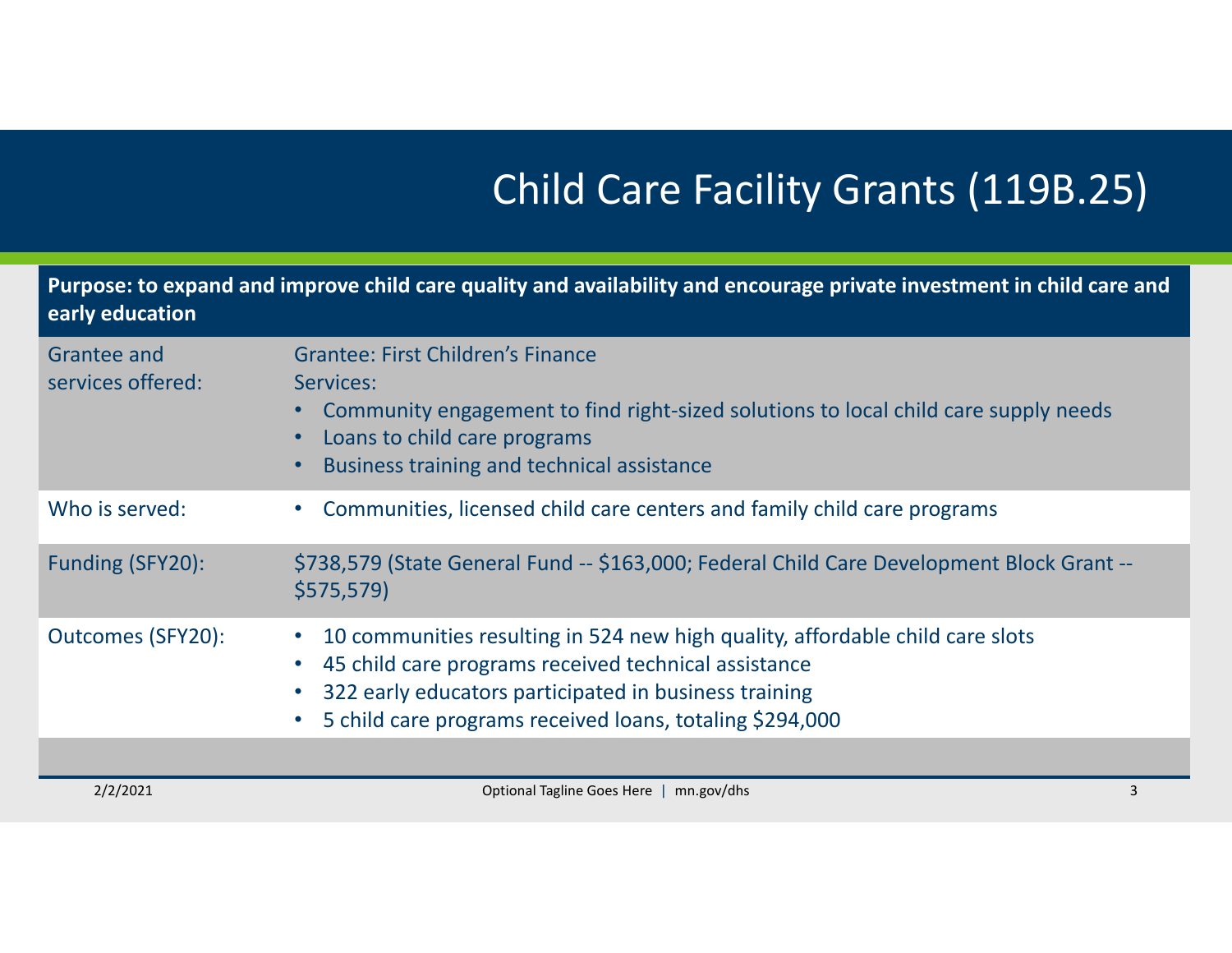# Child Care Resource and Referral Grants (119B.19)

Purpose: help families find child care and early education programs, help programs improve their practices, and **provide professional development opportunities for the child care workforce**

| Grantees and<br>services offered | <b>Grantees: Child Care Aware agencies</b><br>Services offered:<br>Child care information and referrals for families<br>$\bullet$<br>Professional development and financial supports for the child care workforce<br>$\bullet$<br>Grants to support child care programs<br>$\bullet$<br><b>Parent Aware Quality Rating &amp; Improvement System</b>                                                                                            |
|----------------------------------|------------------------------------------------------------------------------------------------------------------------------------------------------------------------------------------------------------------------------------------------------------------------------------------------------------------------------------------------------------------------------------------------------------------------------------------------|
| Who is served:                   | Families, child care and early education programs, the child care workforce                                                                                                                                                                                                                                                                                                                                                                    |
| Funding (SFY20):                 | \$6.913 million (State General Fund -- \$1.007 million; Federal Child Care Development Block<br>Grant -- \$5.906 million)                                                                                                                                                                                                                                                                                                                      |
| Outcomes (SFY20):                | Nearly 98,000 unique visitors to ParentAware.org, combined with phone/chat supports<br>$\bullet$<br>Over 52,874 child care professionals participated in nearly 2,170 training events offered<br>$\bullet$<br>statewide on over 550 courses. Just under half of these trainings were offered at no cost.<br>Over 280 professionals received higher education scholarships and incentives to work in the<br>$\bullet$<br>early childhood field. |
|                                  |                                                                                                                                                                                                                                                                                                                                                                                                                                                |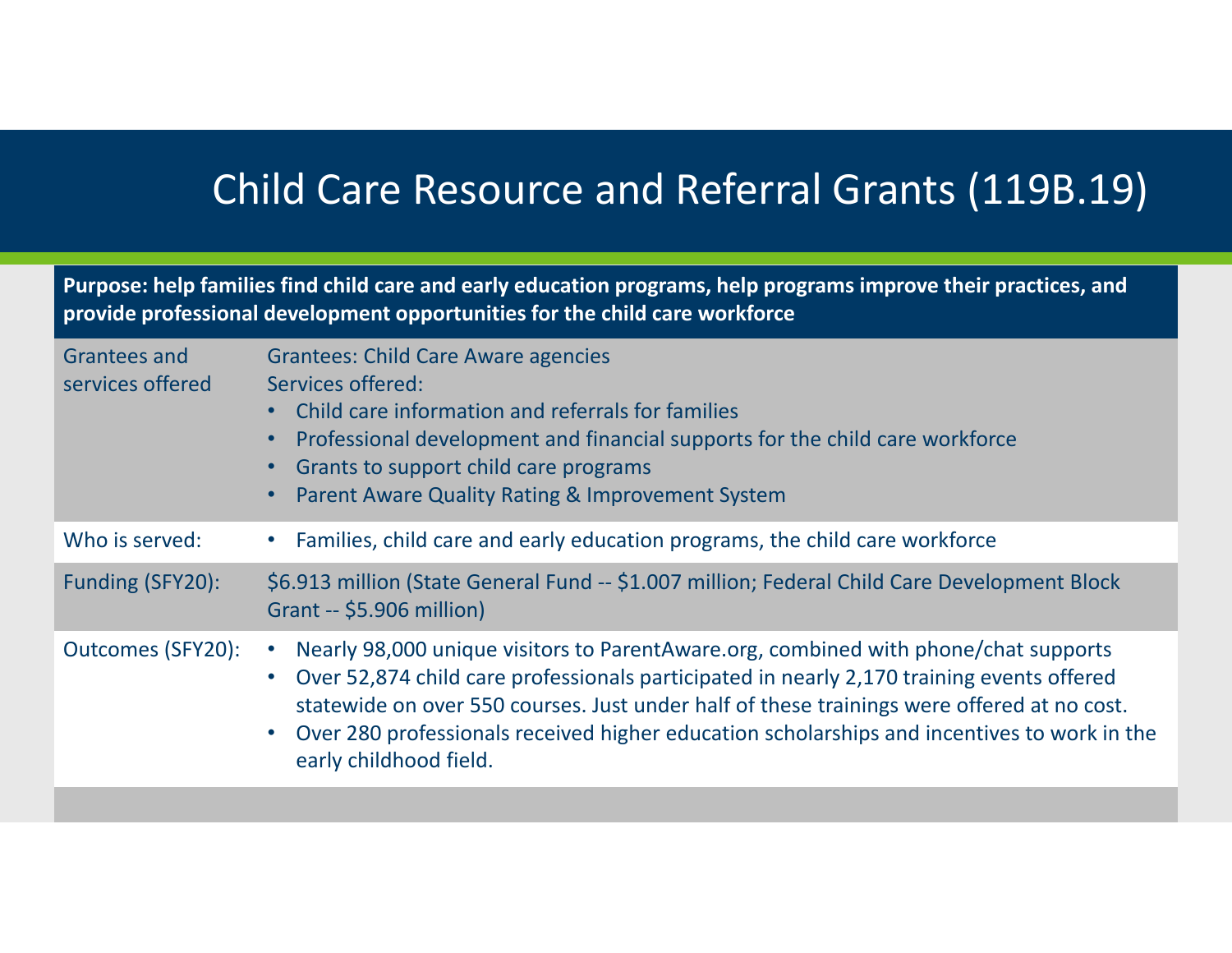# Child Care Service Development Grants (119B.21)

| Purpose: to provide grants to child care programs to help them improve their quality, meet requirements, and to<br>start up or expand |                                                                                                                                                                                                                                                                                                              |  |
|---------------------------------------------------------------------------------------------------------------------------------------|--------------------------------------------------------------------------------------------------------------------------------------------------------------------------------------------------------------------------------------------------------------------------------------------------------------|--|
| Grantee and<br>services offered                                                                                                       | <b>Grantees: Child Care Aware agencies</b><br>Services offered: Grants to child care programs to help them<br>Improve their quality<br>$\bullet$<br>Meet basic health & safety requirements<br>$\bullet$<br>Address emergency needs<br>$\bullet$<br>Start new programs or expand their programs<br>$\bullet$ |  |
| Who is served:                                                                                                                        | Licensed and legally unlicensed child care programs                                                                                                                                                                                                                                                          |  |
| Funding (SFY20):                                                                                                                      | \$1.274 million (State General Fund -- \$250,000; Federal Child Care Development Block Grant --<br>$$1.024$ million)                                                                                                                                                                                         |  |
| <b>Outcomes (SFY20):</b>                                                                                                              | 266 child care centers received grants<br>$\bullet$<br>488 family child care providers received grants<br>$\bullet$                                                                                                                                                                                          |  |
|                                                                                                                                       |                                                                                                                                                                                                                                                                                                              |  |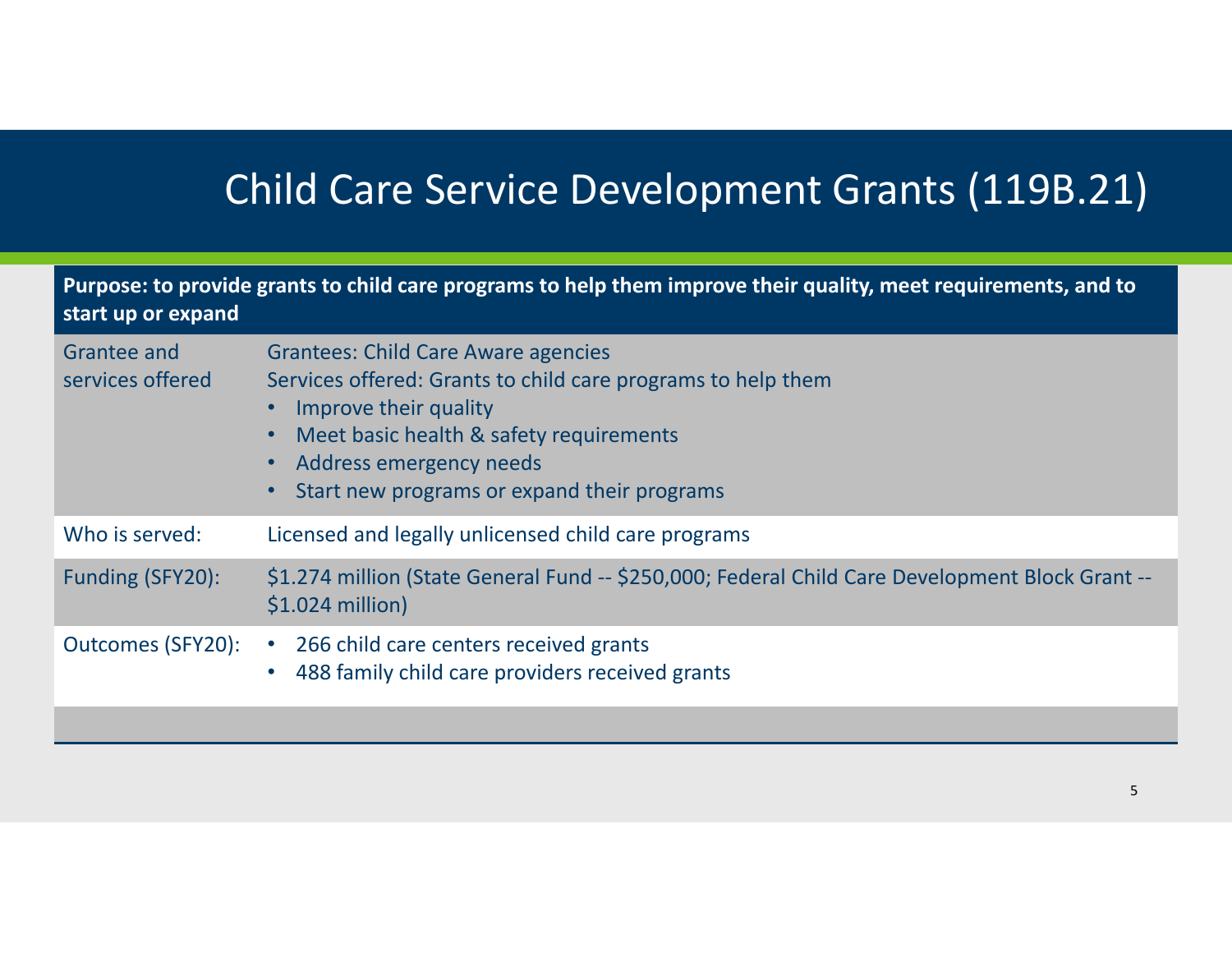# Migrant Child Care (256M.50)

| Purpose: to help migrant families access quality child care for their children |                                                                                                                                                                                                                                                                                                                                                                   |  |
|--------------------------------------------------------------------------------|-------------------------------------------------------------------------------------------------------------------------------------------------------------------------------------------------------------------------------------------------------------------------------------------------------------------------------------------------------------------|--|
| Grantee and<br>services offered                                                | <b>Grantee: Tri-Valley Opportunity Council</b><br>Services:<br>High quality, culturally appropriate child care services for migrant children in Parent Aware<br>Rated Head Start, child care centers and family child care homes<br><b>Transportation for children</b><br>$\bullet$<br>Screening and referral to a wide range of community resources<br>$\bullet$ |  |
| Who is served:                                                                 | Migrant families and their children                                                                                                                                                                                                                                                                                                                               |  |
| Funding (SFY20):                                                               | \$439,727 (State General Fund -- \$170,000; Federal Social Services Block Grant or Title XX --<br>\$269,727                                                                                                                                                                                                                                                       |  |
| Outcomes:                                                                      | • 778 children served in SFY 20                                                                                                                                                                                                                                                                                                                                   |  |
|                                                                                |                                                                                                                                                                                                                                                                                                                                                                   |  |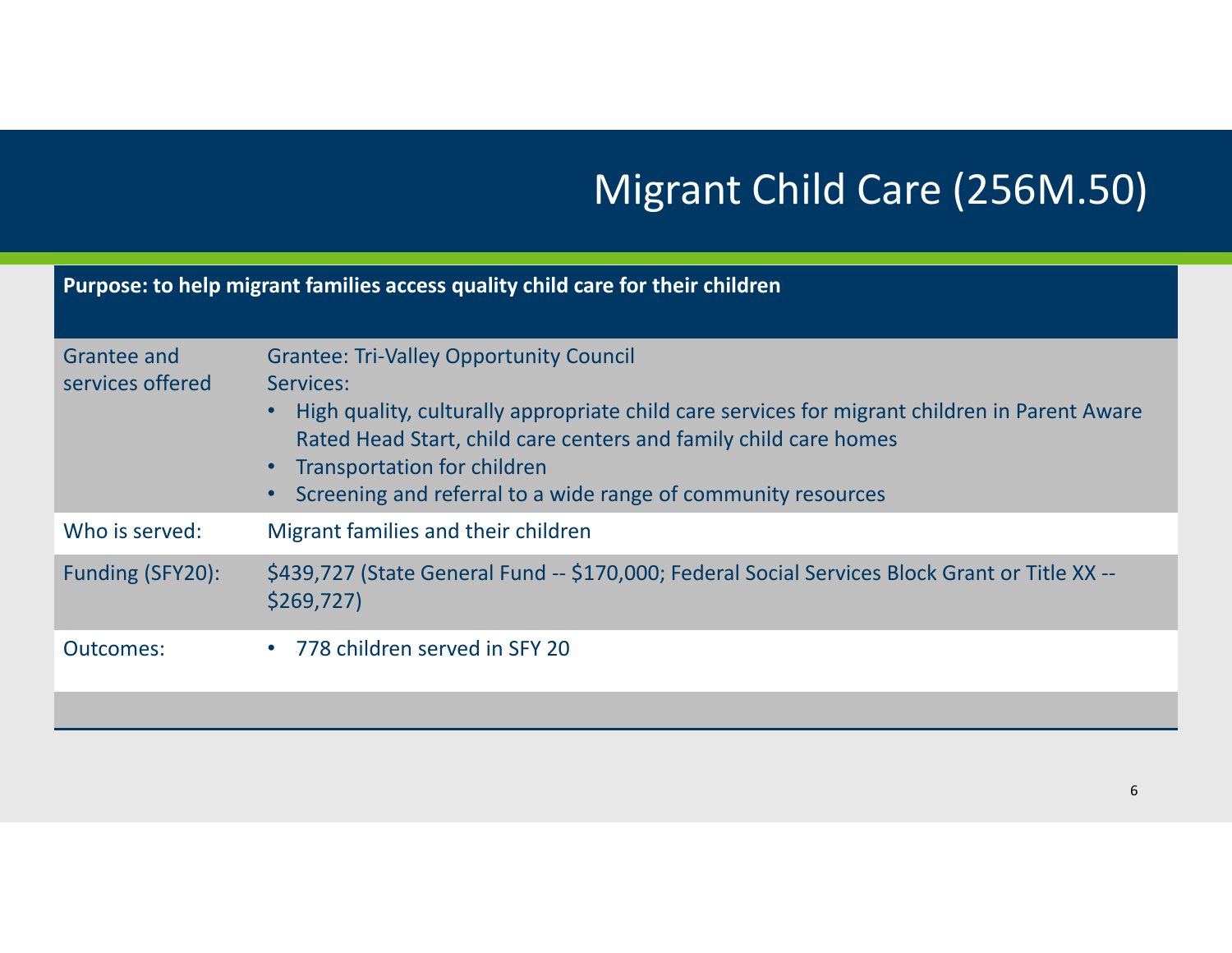# Parent Aware Grants (124D.142)

| Purpose: to help families find child care and early education programs, help programs improve their practices, and<br>prepare children for school and life |                                                                                                                                                                                                                                                                                                                                                                                                |  |
|------------------------------------------------------------------------------------------------------------------------------------------------------------|------------------------------------------------------------------------------------------------------------------------------------------------------------------------------------------------------------------------------------------------------------------------------------------------------------------------------------------------------------------------------------------------|--|
| Grantees and<br>services offered                                                                                                                           | Grantees: Child Care Aware agencies, Achieve-Minnesota Center for Professional Development,<br>University of Minnesota Center for Early Education & Development:<br>One to Four Star Ratings issued to programs voluntarily seeking recognition of quality<br>ParentAware.org search for families<br>Recruitment, coaching and grants to help child care programs improve quality<br>$\bullet$ |  |
| Who is served:                                                                                                                                             | Families; children ages birth to 5 and not yet in kindergarten; licensed family child care, licensed<br>centers, and school-based pre-k programs                                                                                                                                                                                                                                               |  |
| Funding (SFY20):                                                                                                                                           | \$10.25 million (State General Fund -- \$1.75 million; Federal Child Care Development Block<br>Grant: \$8.5 million)                                                                                                                                                                                                                                                                           |  |
| Outcomes (SFY20):                                                                                                                                          | • 2,821 programs (or 28%) are currently Parent Aware Rated<br>Just over 57,000 children birth to 5 attend a Parent Aware Rated licensed child care program<br>$\bullet$<br>with 83% attending a Three - or Four-Star Rated program (CY19)                                                                                                                                                      |  |
|                                                                                                                                                            |                                                                                                                                                                                                                                                                                                                                                                                                |  |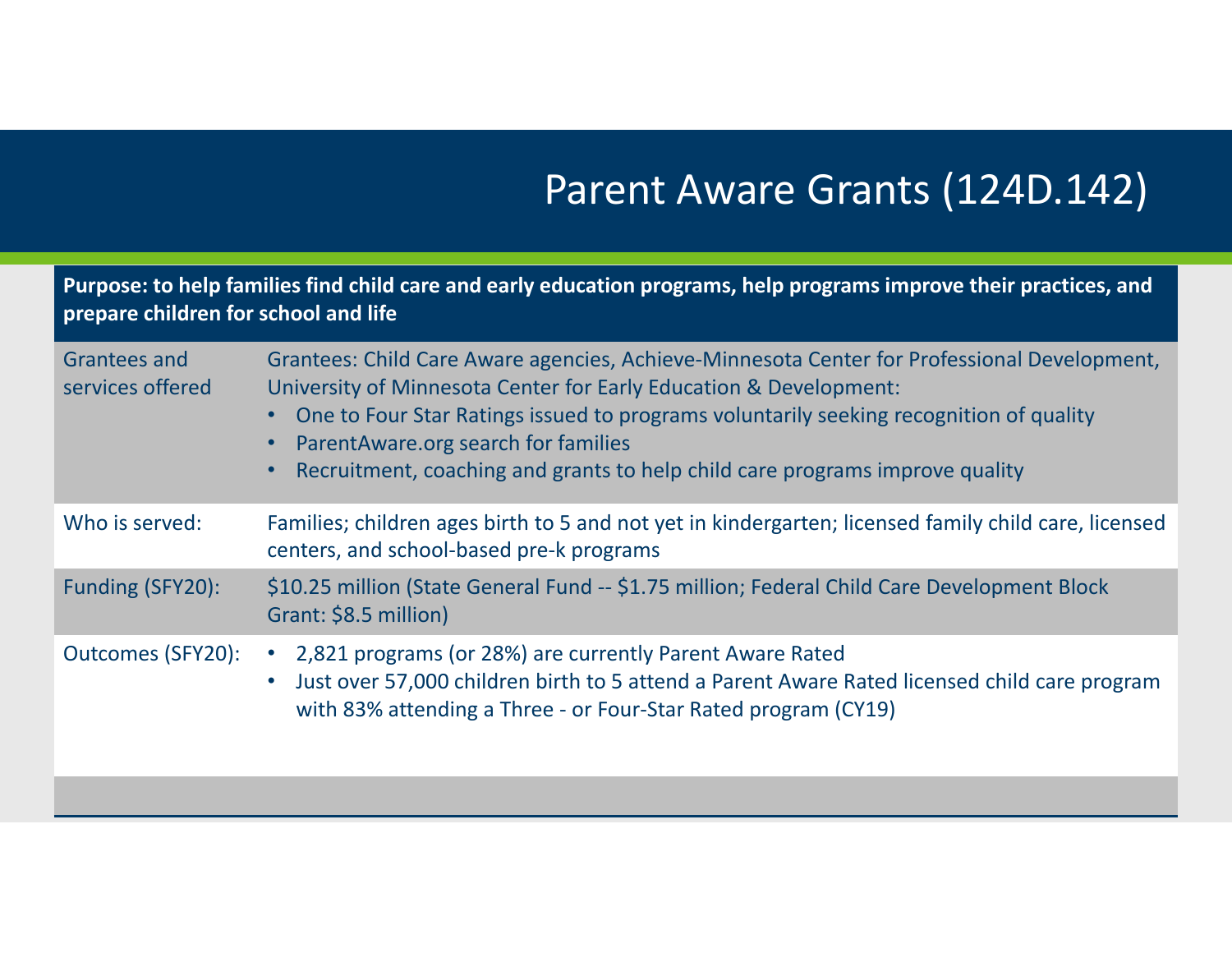# Parent Aware Linkages

#### Linked to:

- $\bullet$  Early Learning Scholarships (124D.165)
	- $\bullet$ To accept scholarships, programs must have <sup>a</sup> Star Rating
- • Child Care Assistance Program (119B.13)
	- $\bullet$ 15% higher rate paid to programs with <sup>a</sup> Three‐Star Rating
	- $\bullet$ 20% higher rate paid to programs with <sup>a</sup> Four‐Star Rating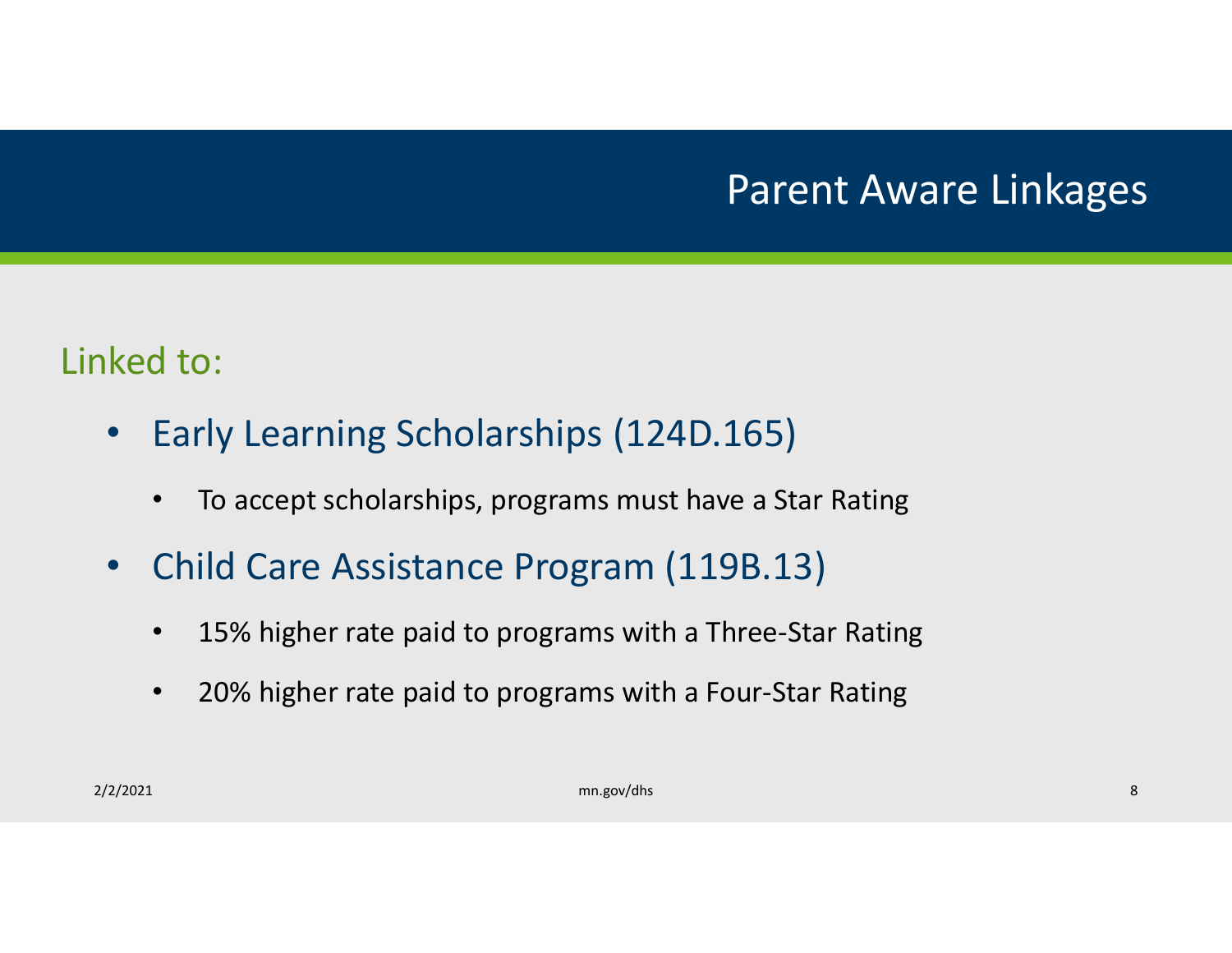#### How do programs earn stars?

#### Flexible Framework:

Standards and Indicators describe best practices

Programs have flexibility in how they demonstrate quality

Programs show how they meet the Standards in the House Framework

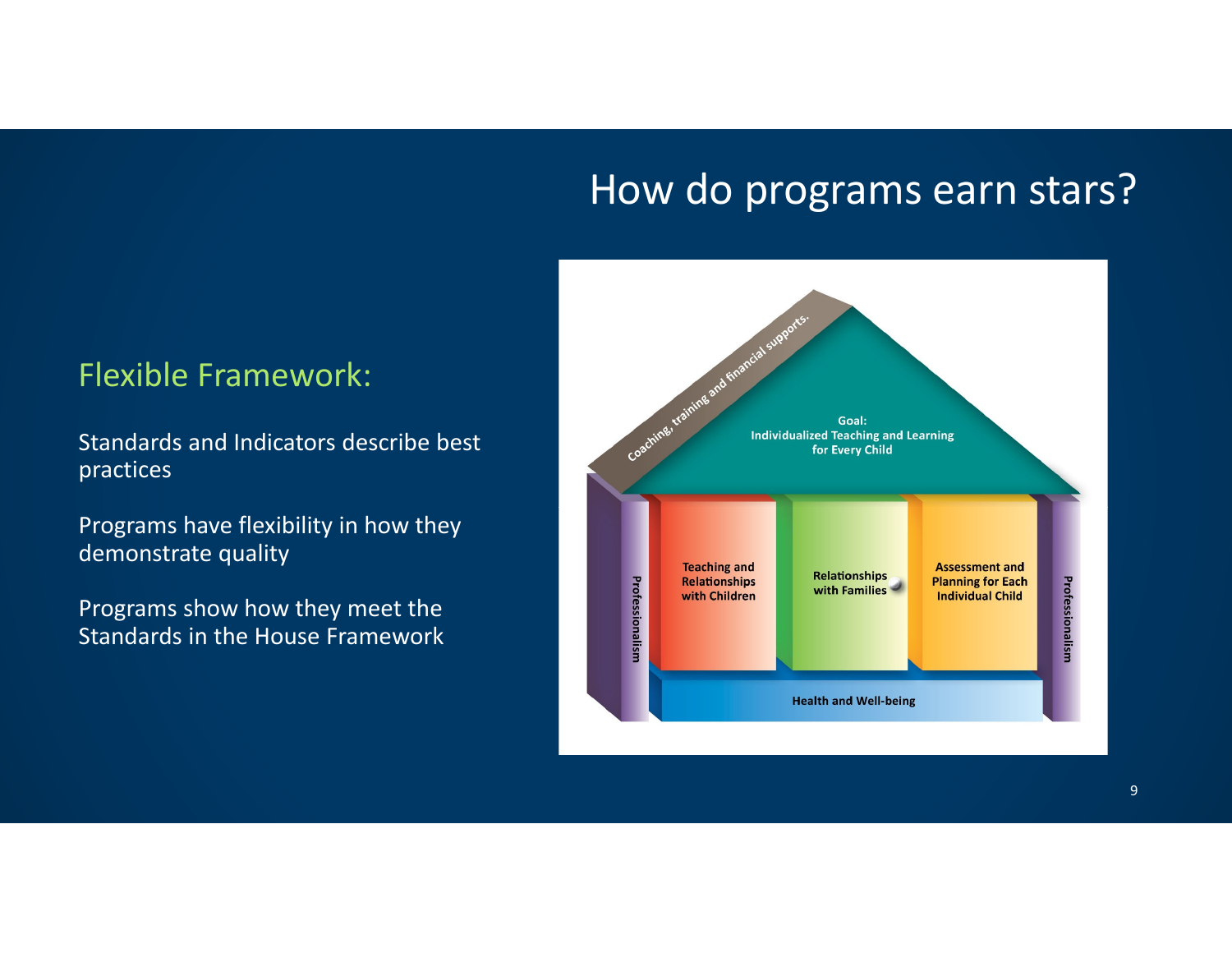### Coaching, grants and training

*The child care providers I work with are awesome and I get to help them illuminate that, really show them all the wonderful things they're doing!"*



**- Karen Bradley, Parent Aware Quality Coach**



Training and coaching are available to help providers **use best practices.**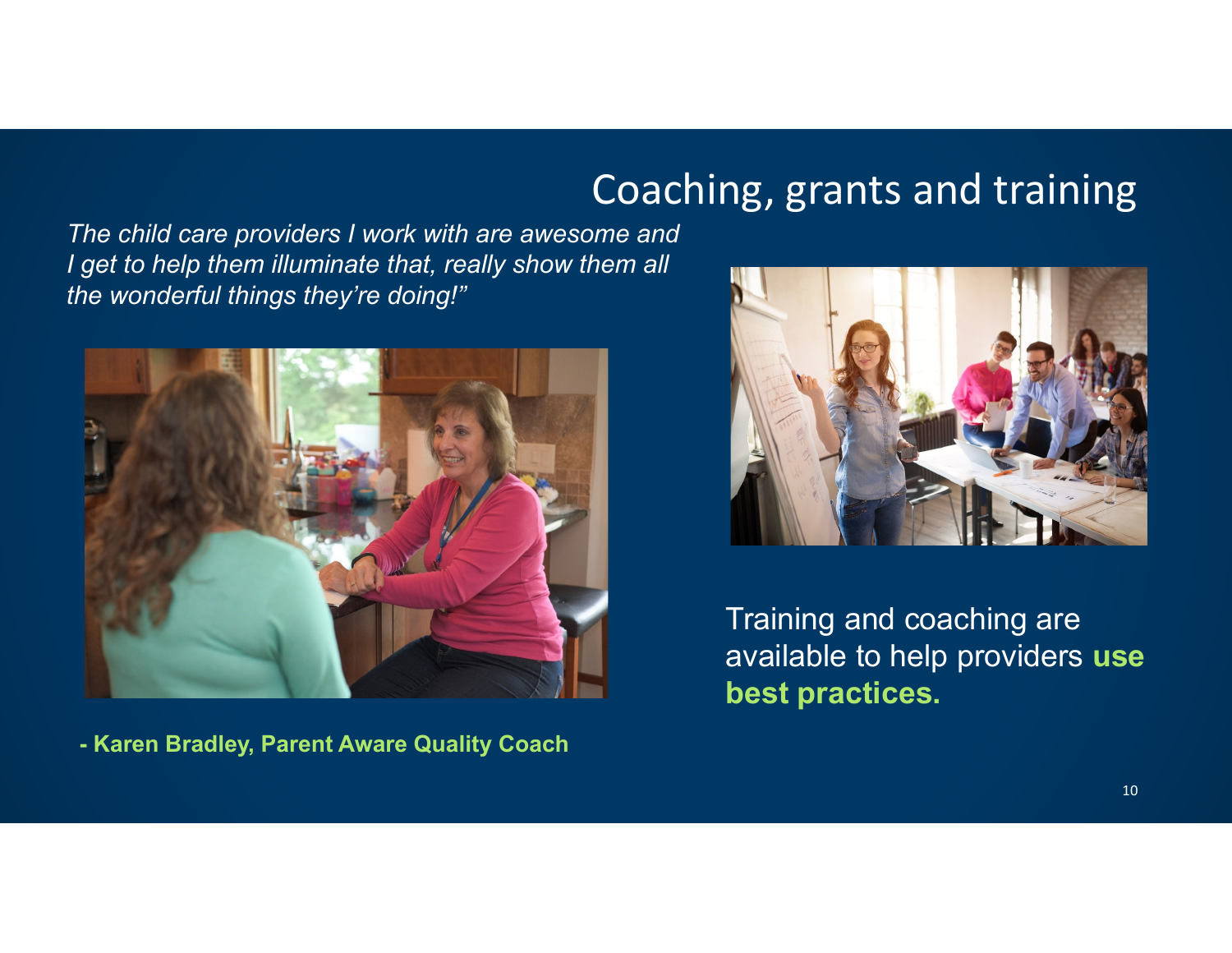#### Parent Aware Rated programs

#### Number of programs by year

Note: data is preliminary for 2020 as the cohort has just ended

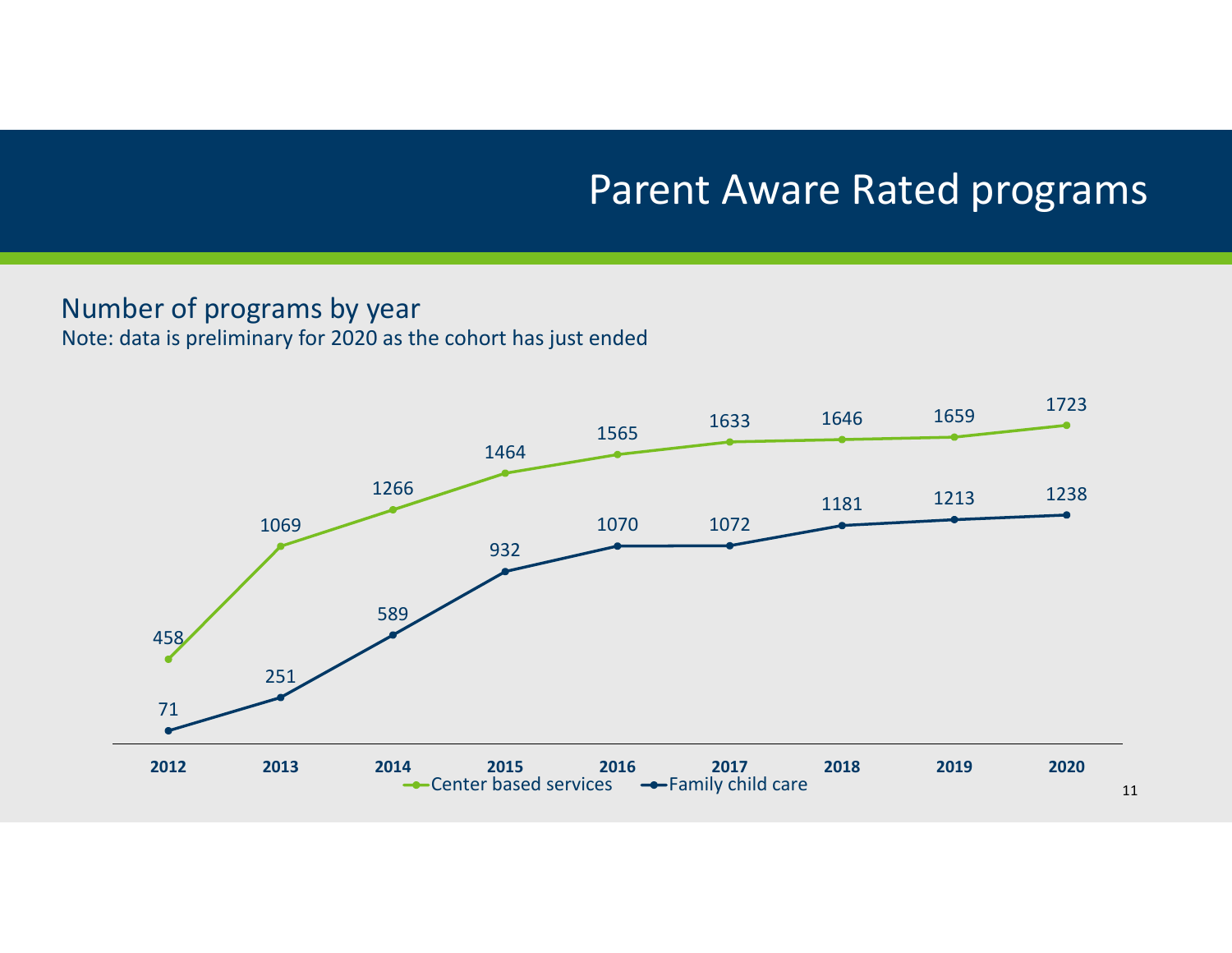### Children served in Parent Aware Rated programs

#### Children receiving CCAP ages 0 ‐ 5:

- • As of December 2019, over 97,000 of all Minnesota children 0 – 5, or 34%, attend <sup>a</sup> Rated program
- $\bullet$  Among children receiving child care assistance, as of July 2020, 10,220, or 68% attend <sup>a</sup> Rated program, up from 34% in 2014
- • We have exceeded our goal of 65% of CCAP children ages 0 – 5 in Parent Aware rated programs by 2021